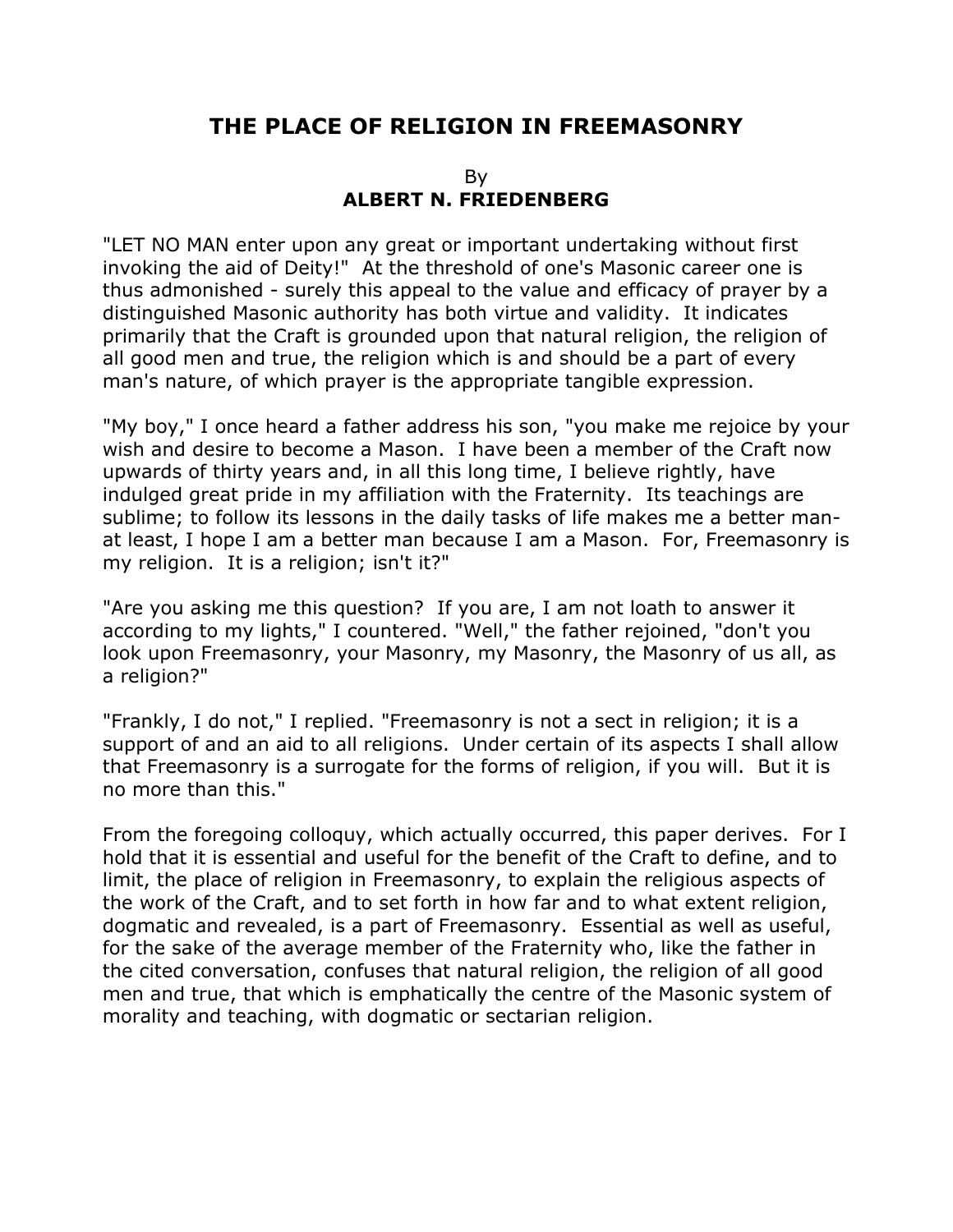At this point it will be well to refer to the Preamble to the Book of Constitutions of the Grand Lodge of New York, embracing as this does a lucid explanation of the Masonic belief and the Masonic teaching. This Preamble is an inspiration to every Mason in New York and elsewhere, for it represents the quintessence of deep and fertile reflection upon the eternal Masonic verities.

THE FREE and Accepted Masons of the State of New York, by their Grand Officers and Representatives in Grand Lodge assembled, at an Annual Communication thereof, in accordance with existing Constitutions and Laws, do establish and promulgate the following Preamble and Constitution:

### "PREAMBLE

"As an expression of the simplest form of the faith of Masonry, not exhaustive, but incontrovertible and suggestive, the following is

# "THE MASONIC BELIEF

- There is one God, the Father of all men.
- The Holy Bible is the Great Light in Masonry, and the Rule and Guide for faith and practice.
- Man is immortal.
- Character determines destiny.
- Love of man is, next to love of God, man's first duty. Prayer, communion of man with God, is helpful.

"Recognizing the impossibility of confining the teaching of Masonry to any fixed forms of expression, yet acknowledging the value of authoritative statements of fundamental principles, the following is proclaimed as

# "THE MASONIC TEACHING

"Masonry teaches man to practice charity and benevolence, to protect chastity, to respect the ties of blood and friendship, to adopt the principles and revere the ordinances of religion, to assist the feeble, guide the blind, raise-up the downtrodden, shelter the orphan, guard the altar, support the Government, inculcate morality, promote learning, love man, fear God, implore His mercy and hope for happiness."

IF IN THE LIGHT of the language of this Preamble, it is remarked that Freemasonry, like the Church, rests on certain great and perennially valid dogmas - for example, "there is one God, the Father of all men"; or, "love of man is, next to love of God, man's first duty" - the answer to this remark is that these dogmas, for such they are, constitute the web and woof of that universal religion or belief, without which our world of men could not possibly continue in harmony with the greater World controlled and dominated by the Supreme Architect of the Universe.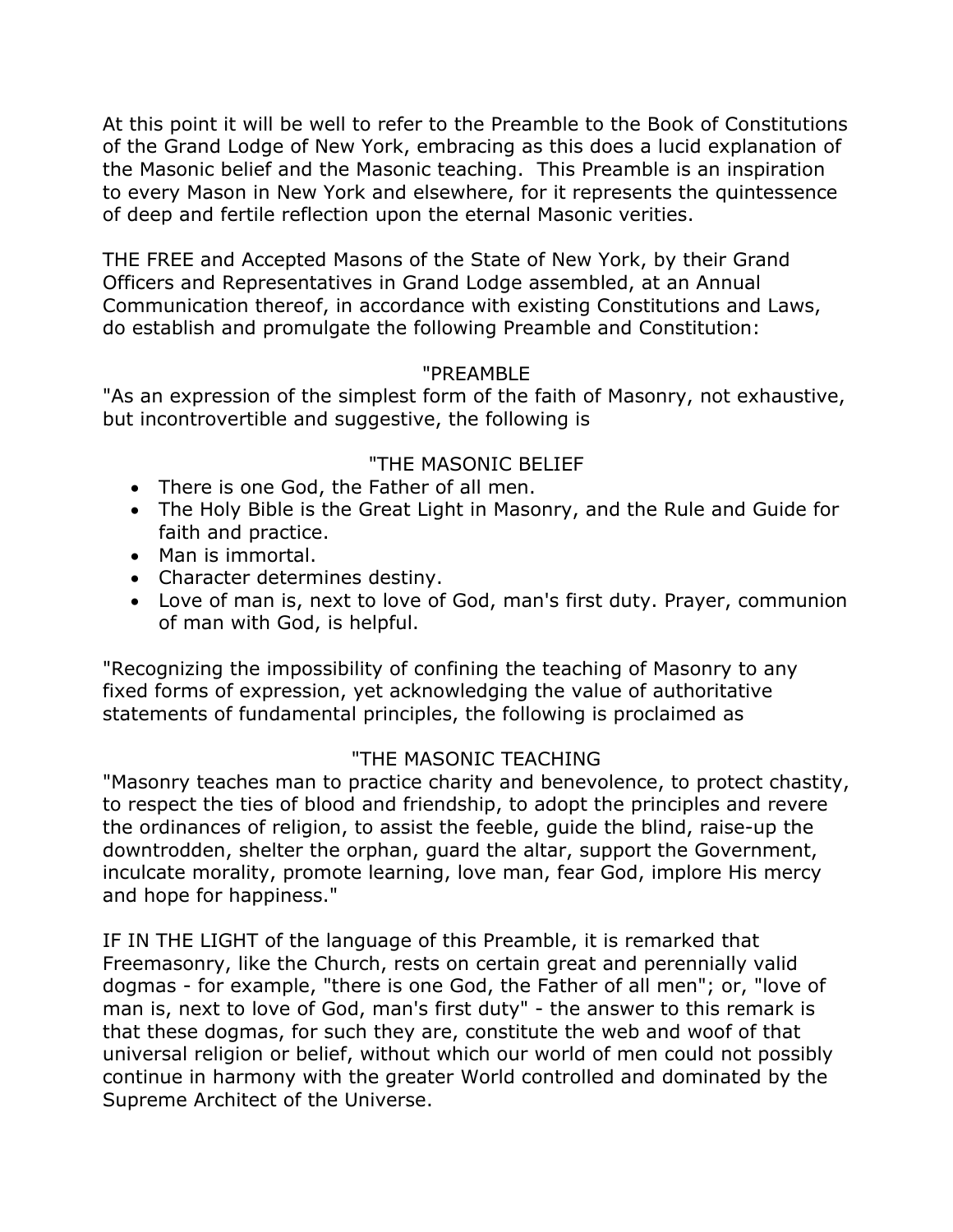To understand the extent of the place of religion in our Freemasonry today it is necessary that we compendiously recite such facts of Masonic history as are applicable to this theme. When Freemasonry, in the first half of the eighteenth century and on the hospitable soil of Great Britain, the motherland of the Craft, successfully was universalized, the leaders who took this courageous step, whereby the Fraternity became useful and effective as an organization within the confines of which all men acknowledging the dominance of God in His world could find a proper place, crystallized the thought which produced this act of theirs in the first of the "Charges of a Free Mason," that "concerning God and Religion." This reads as follows:

"A *Mason* is obliged by his Tenure, to obey the moral Law; and if he rightly understands the Art, he will never be a stupid *Atheist*, nor an irreligious *Libertine*. But though in ancient Times Masons were charged in every Country to be of the Religion of that Country or Nation, whatever it was, yet 'tis now thought more expedient only leaving their particular opinions to themselves; that is, to be *good Men and true*, or men of Honor and Honesty, by whatever Denominations or Persuasions they may be distinguished; whereby Masonry becomes the *centre of Union*, and the means of conciliating true Friendship among Persons that must have remained at a perpetual distance." *(From Constitution of the Grand Lodge of New York)* 

This quotation, succinctly setting forth the law and the historical foundations of the place of religion in Freemasonry, is the pertinent text and fundament of our remarks. In other words, we have here the law which defines and limits the place of religion in Freemasonry; all the rest of our remarks are but the commentary thereon.

Before the Craft was thus universalized, especially in the times when its Operative side was preponderant, Freemasonry depended for its vitality upon its intimate connection with the Established Church. Then it was, indeed, a confraternity of workmen only within and for the advantage of the Established Church. When the Operative side of the Craft was completely engulfed in the Speculative, Freemasons ceased to be ecclesiastical workmen. If then their ideals had not been successfully universalized, and made the heritage of men of every race and condition, we should have beheld a Craft without a real right to be, bound to one Church but accomplishing nothing positive for its glory.

According to the Old Charge, religion is, of course, the basis of Freemasonry, for, without it, there would be no Freemasonry as we have and value it. Religion, whatever its form is, makes for morality, right living, for the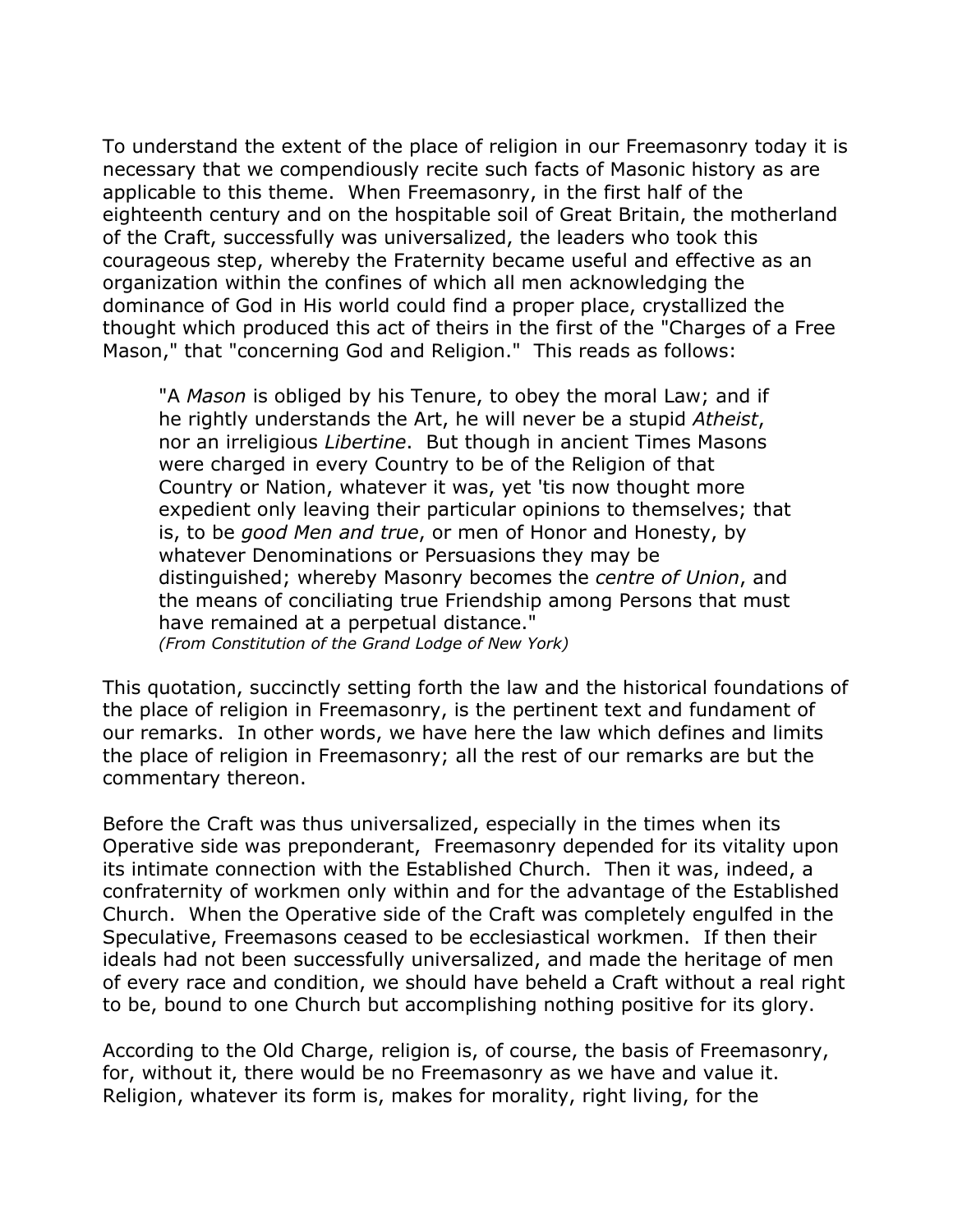exemplification in daily practice of all that which its principles set forth in precept. In the natural religion, which is the foundation of our Craft, the Masonic belief and the Masonic teaching constitute an elementary system of morality and are thus a support of and an aid to all religions. If religion had no place whatever in the Craft we should and could not hold, as we now rightly do, that "there is one God; the Father of all men" and, equally and as a necessary corollary, that men living under the Fatherhood of the one God are brethren all. These two cardinal principles, it should be added, are fundamental to all civilized creeds and are thus essentially a part of the natural religion which is the basic ideal of our Craft.

NATURAL RELIGION with its universalistic appeal is importantly differentiated from dogmatic religion in that the former is and intends to be a system of ethical teaching of morality, applicable and acceptable to all men regardless of their origins or their cherished and traditional faiths, whilst the latter, building necessarily upon an underlying foundation of natural religion, erects upon this a superstructure of particular dogmas or articles of faith. These dogmas or articles of faith, constituting a creed, are based upon the special historical factors peculiar to the faith in question or upon certain events in its history or upon movements within its economy.

Were Freemasonry to hold a place for sectarian, revealed and dogmatic religion of any particular form within its economy today, as it undoubtedly did in the days before the speculative and universalistic sides of the Craft became predominant, and as regrettably it still does in certain lands on the continents of Europe where the true significance of our British and American Freemasonry is not appreciated, then the Craft would represent but another exercise of man's religious instinct in the shape of a particular sect or of a specific dogmatic, sectarian and revealed faith. Certainly this is the case wherever the facts of racial superiority and of the restriction in the choice of candidates for Masonic light to such as conform by blood, descent or outward profession of faith to a particular form, are deemed controlling. British and American Freemasonry has ever continued in complete accord with the requirements laid down in the Old Charge, already cited.

In the lands where Freemasonry is, in fact, simply and solely an additional vehicle for a special theological establishment; it, merely provides a particular form of religion (in this sectarian expression thereof) with a novel liturgy and ritual. What, then, to such Freemasons, becomes of the Old Charge, with its proper insistence on the religion of all good men and true? What, then, in their case, happens to our undying Masonic ideal that all men, regardless of how they acknowledge God and worship Him in their several liturgies and historic rituals, meet together on the common platform of brotherly love and stress the bonds of common union? Such so-called Freemasons have no real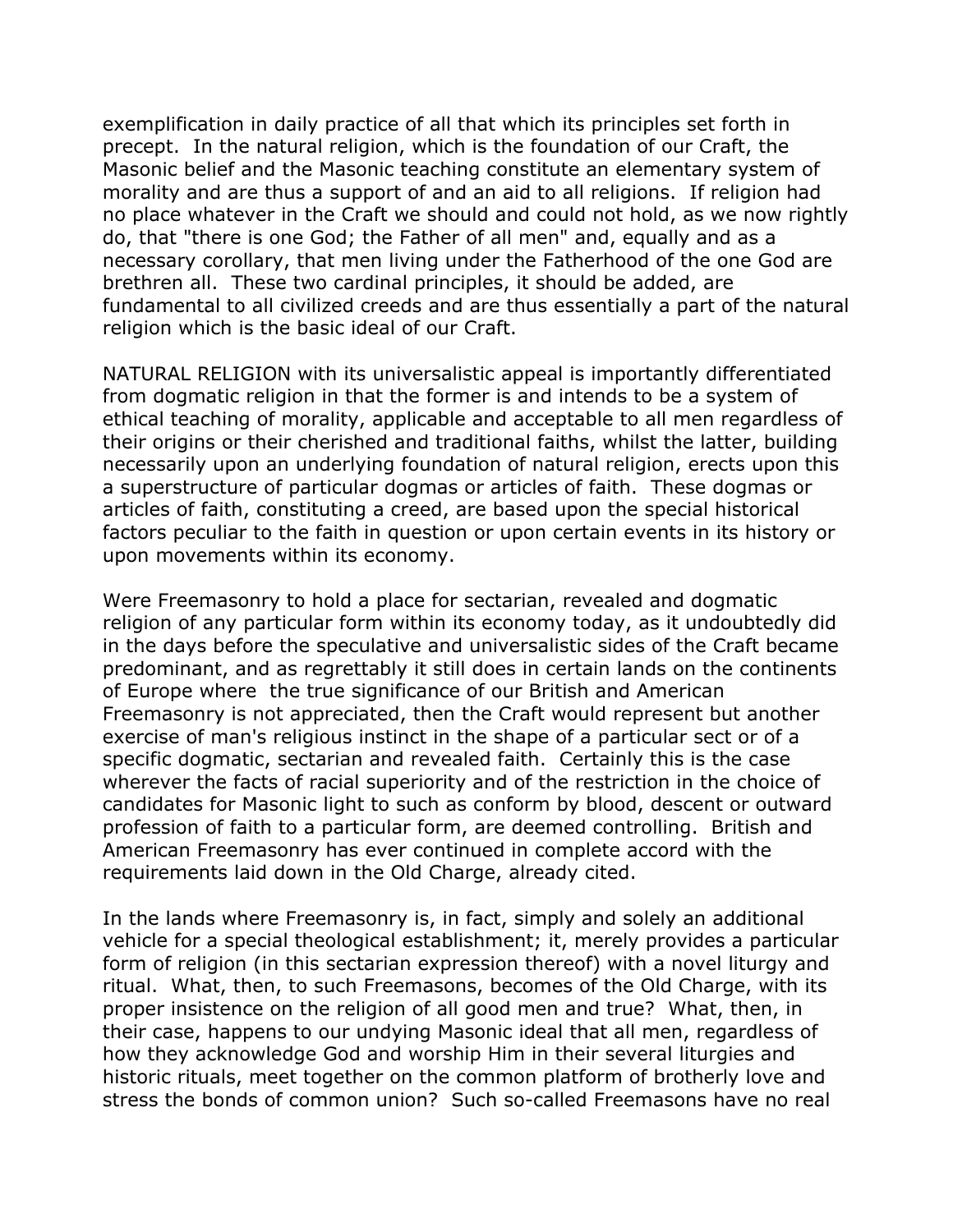religion in their Freemasonry, and their Masonic ideals are repressed beyond recall by the causes of difference between them and other Masons. To them our ritual and liturgy are the be-all and end-all of Masonic endeavor. In their case this leads to ludicrous results and robs the Craft of its power for general human uplift.

NO! FREEMASONRY by its tenure must be, and remains so for all time, hospitable to the great and immutable ethical teachings of that natural religion, the principles of which underlie all civilized religions. It must allow for the basic elements common to all the historic faiths of civilized men. It must adopt the attitude of mind of the poet, when he simply but sublimely sang:

Flower in the crannied wall; I pluck you out of the crannies, I hold you here, root and all, in my hand, Little flower - but if I could understand What you are, root and all, and all in all, I should know what God and man is.

Here Freemasonry must stand also with Alexander Pope who, in An Essay on Man, said:

For modes of faith let graceless zealots fight; His can't be wrong whose life is in the right. In Faith and Hope the world will disagree, But all mankind's concern is Charity: All must be false that thwart this one great end, And all of God that bless mankind or mend.

These great poets, to judge from their words, rightly sensed the deep, religious import of life. They must have beheld God everywhere; to them the religion of all good men and true must have been a vivifying force. These are, in truth, our Masonic ideals. Tennyson was not a Craftsman, yet he, as well as Pope the Mason, glimpsed and fully understood the Masonic ideals of belief and conduct. For, with its teachings as to recognizing God's providence and living life in the right, Freemasonry is patently religious. Its religious character, however, is deeply universalistic; of particular creeds, and of the special dogmas which inhere to these, Freemasonry, once more we quickly add, can never know aught.

Not for one moment must it be thought, on the other hand, that Freemasonry desires to substitute the universalistic religious nature of its teaching for the articles of faith which each of its adherents possesses or should possess by birth, tradition or conviction. The contrary is, indeed, the case! Freemasonry in the dogmatic religious aspect of its polity leaves each of its adherents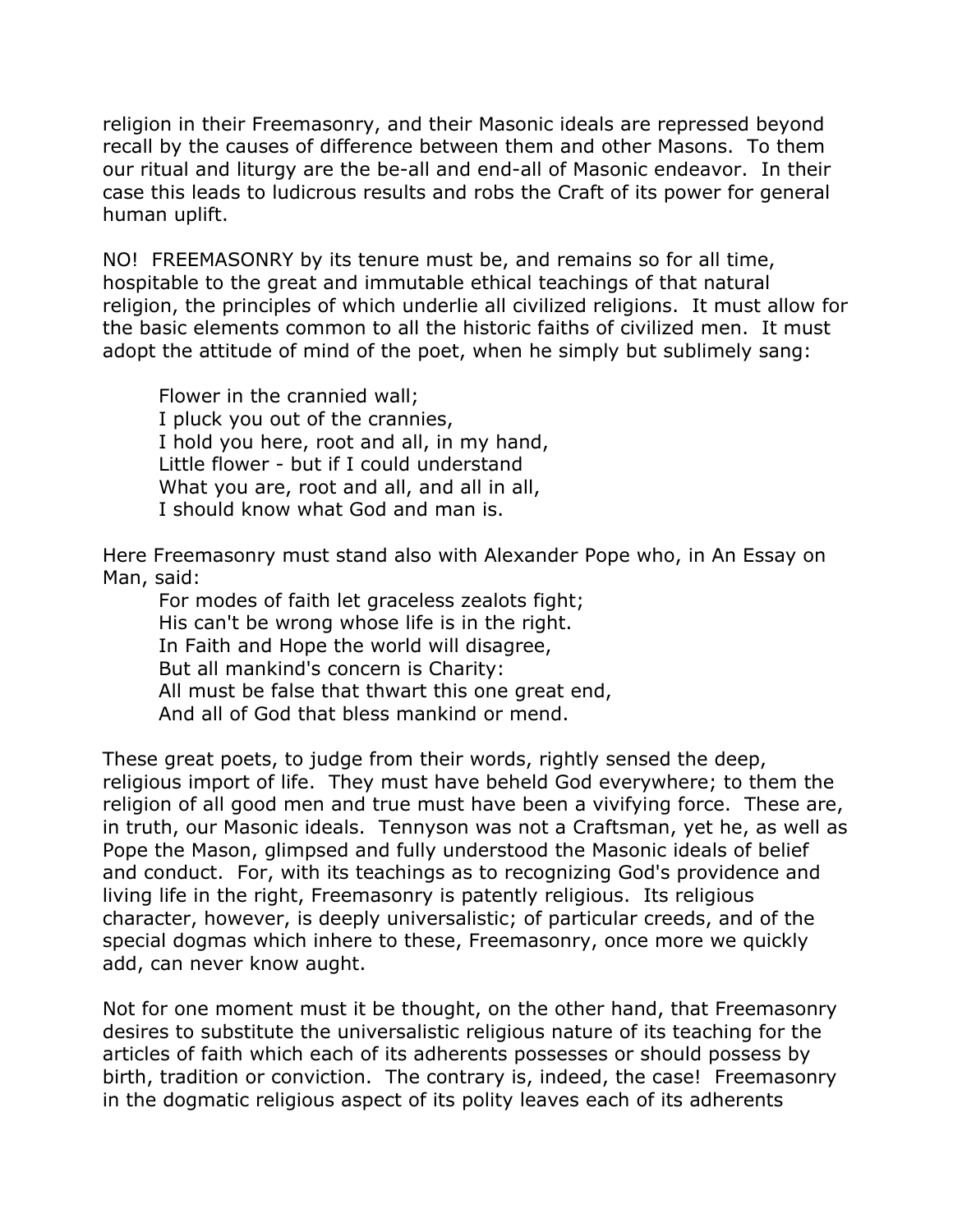exactly where it finds him, the content of his religious consciousness, however, appreciably deepened and intensified by his contact with Masonic work.

Moreover, the Craft has no quarrel with the professors of any particular form of religion although, unfortunately, the converse of this proposition is not equally true. Freemasonry by the very nature of its teaching, as has been pointed out, is and must be hospitable to the ideals of every civilized creed, for all men who believe in God and accept the Bible as embodying and preserving the code of His laws must acknowledge that God is the Father of all men and that, consequently, all men are brethren. In this respect, then, it is obvious that Freemasonry is a support of and an aid to all dogmatic religions. In the acceptance of these principles by Freemasons, and their carrying them out into practice, the Craft fulfills its mission in the world in ample measure.

Again, by insisting upon the naturally religious character of its teachings Freemasonry performs; indeed, a useful service. From its sacred Altar the Christian returns to his Church, the Jew to his Synagogue, and the Mohammedan to his Mosque, the better equipped for their several personal religious duties and obligations because they are now panoplied with that strength which follows from fellowship with one another in the common service and cause of holiness to the Lord.

NOT IDLY has the Grand Lodge of New York placed the motto "Holiness to the Lord," high on its escutcheon. The work performed in the various Lodges acknowledging the sovereign authority of this Grand Lodge is calculated, if rightly executed, because it is rightly conceived, to make for true holiness to the Lord on the part of all those engaged in it. The real Freemason is consecrated by his tenure to all that which is, fundamentally just and true and right in life; he aims to live right, to think high.

This appropriate consecration may be viewed under two aspects. In the first place, it ennobles the significance of Masonic work. "Unless the Lord build the house, they labor in vain that build it!" God, the solid foundation of the ethical teachings of Freemasonry, gives an essential validity to them. The Supreme Architect of the Universe as our Ruler and Guide stands as the basis of all serious Masonic endeavor. Thus the Craft is an important force for righteousness. Not only within the confines of the Lodge, but also in the community as well as in the state at large. The natural religious fundament of the structure reared and maintained by the Craft is plainly visible to all. who have eyes to see; so the men of the Masonic Fraternity are and properly must be accounted active agents in the development of the transcendent ideal of God and country throughout every portion of our citizenry.